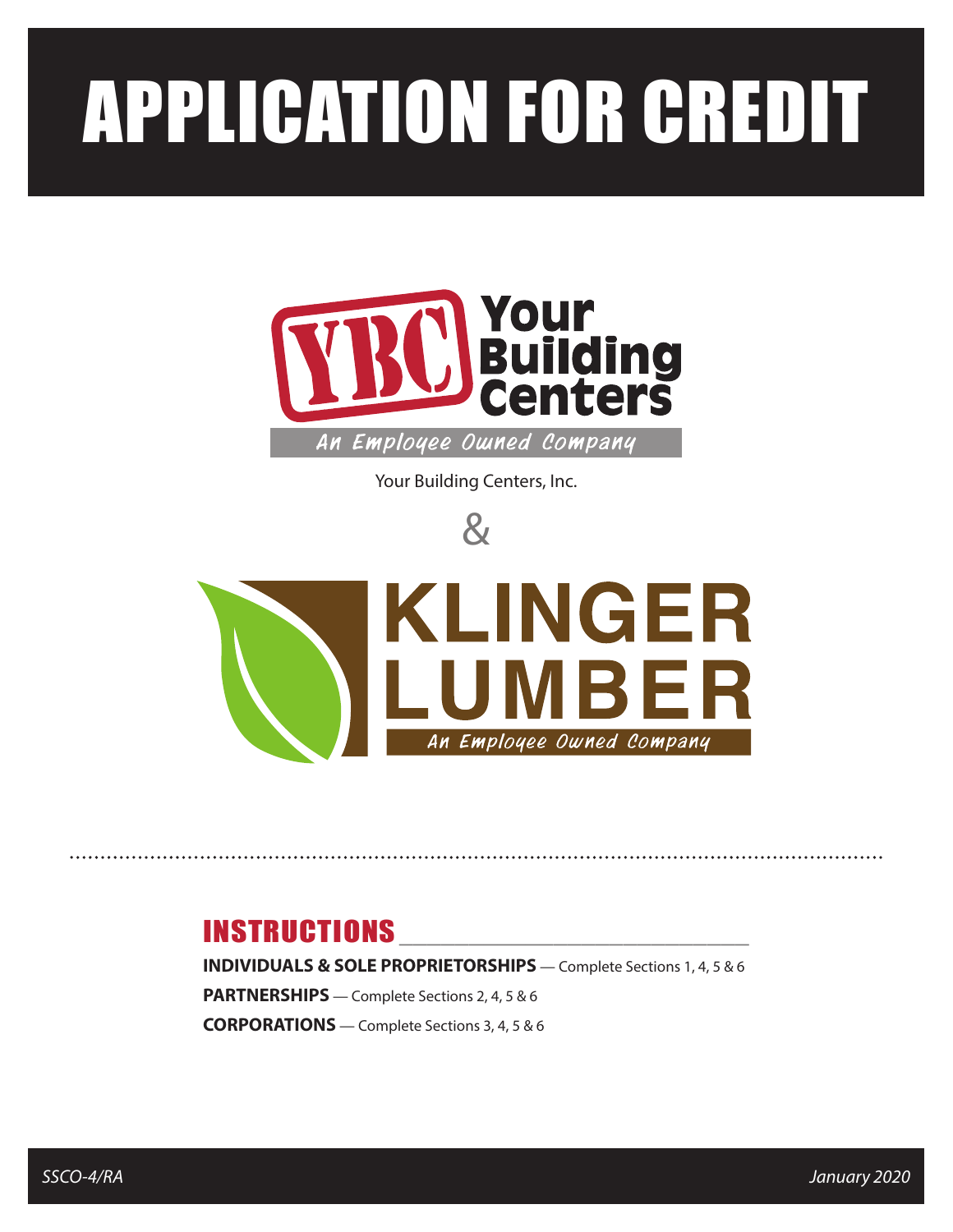#### **TYPE OF WORK PERFORMED** *– Please check the appropriate box.*

| General Contractor | Remodeling Contractor | Contract House Builder | Spec. House Builder   |
|--------------------|-----------------------|------------------------|-----------------------|
| Framing Contractor | Commercial/Industrial | Building Own Home      | Sub Contractor (Type) |
| $\Box$ Other       |                       |                        |                       |
|                    |                       |                        |                       |

Your Building Centers, Inc. reserves the right to modify this agreement concerning the date payments are due, the amount of service charge imposed, and the amount of discount allowed, after notified by regular mail.

## SECTION 1 – **INDIVIDUALS AND SOLE PROPRIETORSHIPS**

#### **BUSINESS INFORMATION**

| <b>APPLICATION INFORMATION</b>                                         |            |            |                               |  |
|------------------------------------------------------------------------|------------|------------|-------------------------------|--|
|                                                                        |            |            |                               |  |
|                                                                        |            |            |                               |  |
|                                                                        |            |            |                               |  |
|                                                                        |            |            |                               |  |
|                                                                        |            |            |                               |  |
| <b>SPOUSE INFORMATION</b>                                              |            |            |                               |  |
|                                                                        |            |            |                               |  |
|                                                                        |            |            |                               |  |
|                                                                        |            |            |                               |  |
| <b>OTHER INFORMATION</b>                                               |            |            |                               |  |
| Home Status (Check One) Dwn Rent Board                                 |            |            |                               |  |
| Type of Housing (Check One)   House   Mobile Home   Apartment          |            |            |                               |  |
| Are there any unsatisfied judgements against you? $\Box$ Yes $\Box$ No |            |            | If yes, amount? $\frac{1}{2}$ |  |
| Have you ever declared bankruptcy?                                     | <b>Yes</b> | $\n  No\n$ | If yes, amount? $\frac{1}{2}$ |  |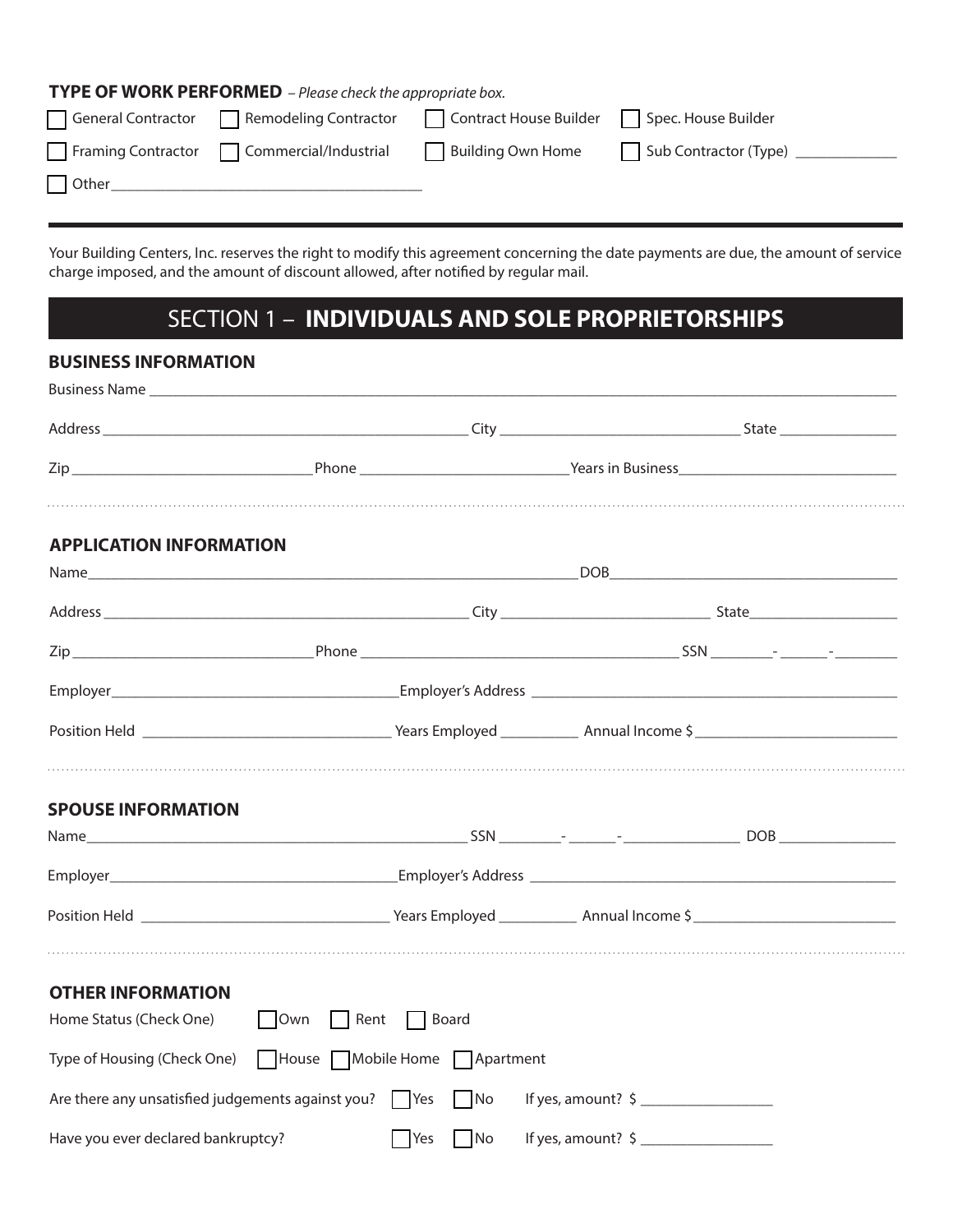## SECTION 2 – **PARTNERSHIPS**

### **BUSINESS INFORMATION**

| Have you ever declared bankruptcy? $\Box$ Yes $\Box$ No Are there any unsatisfied judgements against you? $\Box$ Yes $\Box$ No |  |  |  |
|--------------------------------------------------------------------------------------------------------------------------------|--|--|--|
| <b>PARTNER INFORMATION</b> (Complete for Each Partner)                                                                         |  |  |  |
|                                                                                                                                |  |  |  |
|                                                                                                                                |  |  |  |
|                                                                                                                                |  |  |  |
| Home Status (Check One) Down Rent D Board                                                                                      |  |  |  |
| Are there any unsatisfied judgements against you? Nes now use of yes, amount? \$                                               |  |  |  |
|                                                                                                                                |  |  |  |
|                                                                                                                                |  |  |  |
|                                                                                                                                |  |  |  |
|                                                                                                                                |  |  |  |
|                                                                                                                                |  |  |  |
|                                                                                                                                |  |  |  |
|                                                                                                                                |  |  |  |
| Home Status (Check One) □ Own □ Rent □ Board                                                                                   |  |  |  |
| Are there any unsatisfied judgements against you? $\Box$ Yes $\Box$ No If yes, amount? $\Diamond$                              |  |  |  |
|                                                                                                                                |  |  |  |
|                                                                                                                                |  |  |  |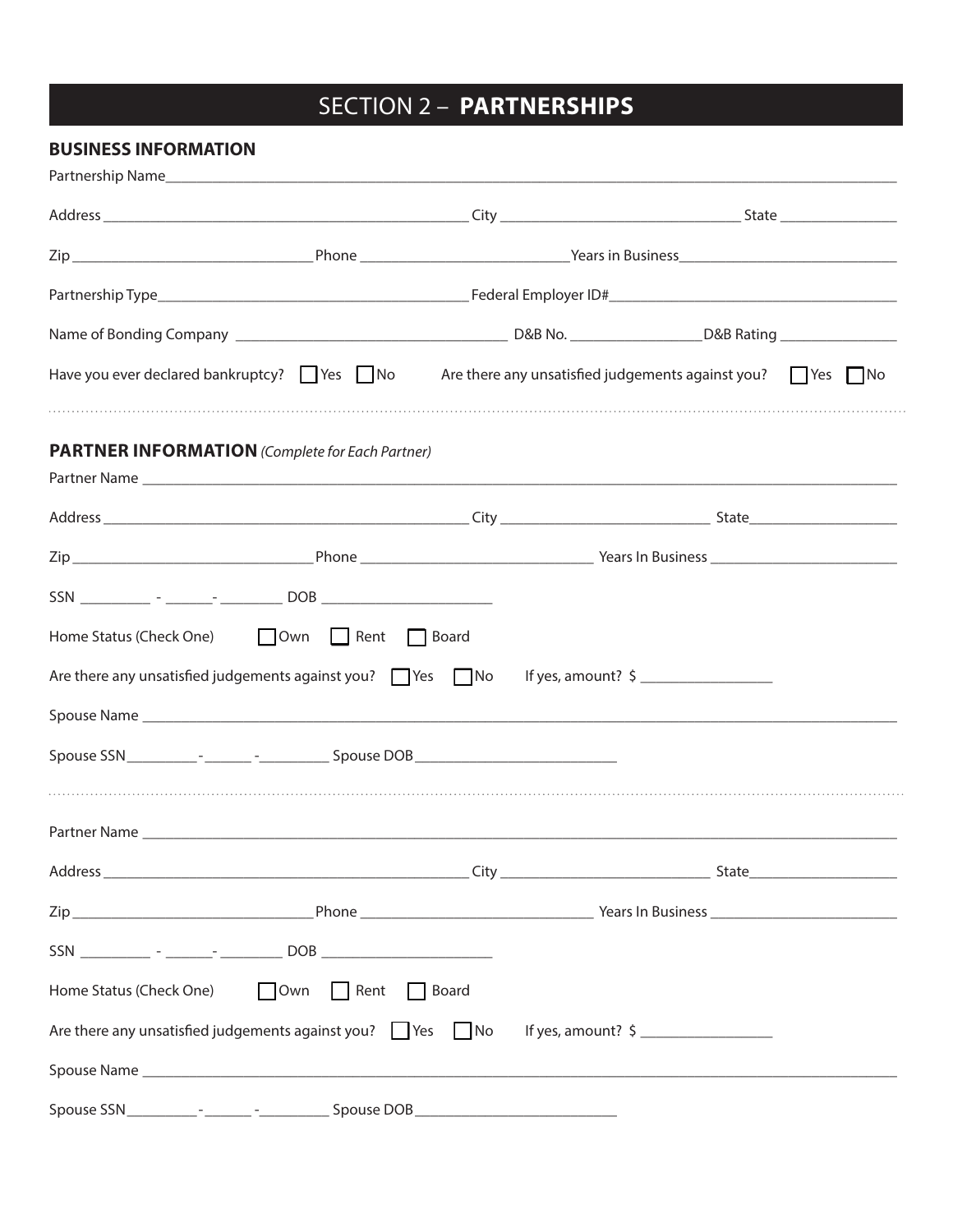#### **PARTNER INFORMATION** *(Complete for Each Partner)*

| Home Status (Check One) Down D Rent D Board                                                       |  |  |
|---------------------------------------------------------------------------------------------------|--|--|
| Are there any unsatisfied judgements against you? $\Box$ Yes $\Box$ No If yes, amount? $\zeta$    |  |  |
|                                                                                                   |  |  |
|                                                                                                   |  |  |
|                                                                                                   |  |  |
|                                                                                                   |  |  |
|                                                                                                   |  |  |
|                                                                                                   |  |  |
|                                                                                                   |  |  |
| Home Status (Check One) Down Rent Board                                                           |  |  |
| Are there any unsatisfied judgements against you? $\Box$ Yes $\Box$ No If yes, amount? $\Diamond$ |  |  |
|                                                                                                   |  |  |
|                                                                                                   |  |  |
|                                                                                                   |  |  |

## SECTION 3 – **CORPORATION**

| <b>BUSINESS INFORMATION</b>                                                                                                       |                               |  |
|-----------------------------------------------------------------------------------------------------------------------------------|-------------------------------|--|
|                                                                                                                                   |                               |  |
|                                                                                                                                   |                               |  |
|                                                                                                                                   |                               |  |
|                                                                                                                                   |                               |  |
|                                                                                                                                   |                               |  |
|                                                                                                                                   |                               |  |
| Have you ever declared bankruptcy? $\Box$ Yes $\Box$ No<br>Are there any unsatisfied judgements against you? $\Box$ Yes $\Box$ No | If yes, amount? $\frac{1}{2}$ |  |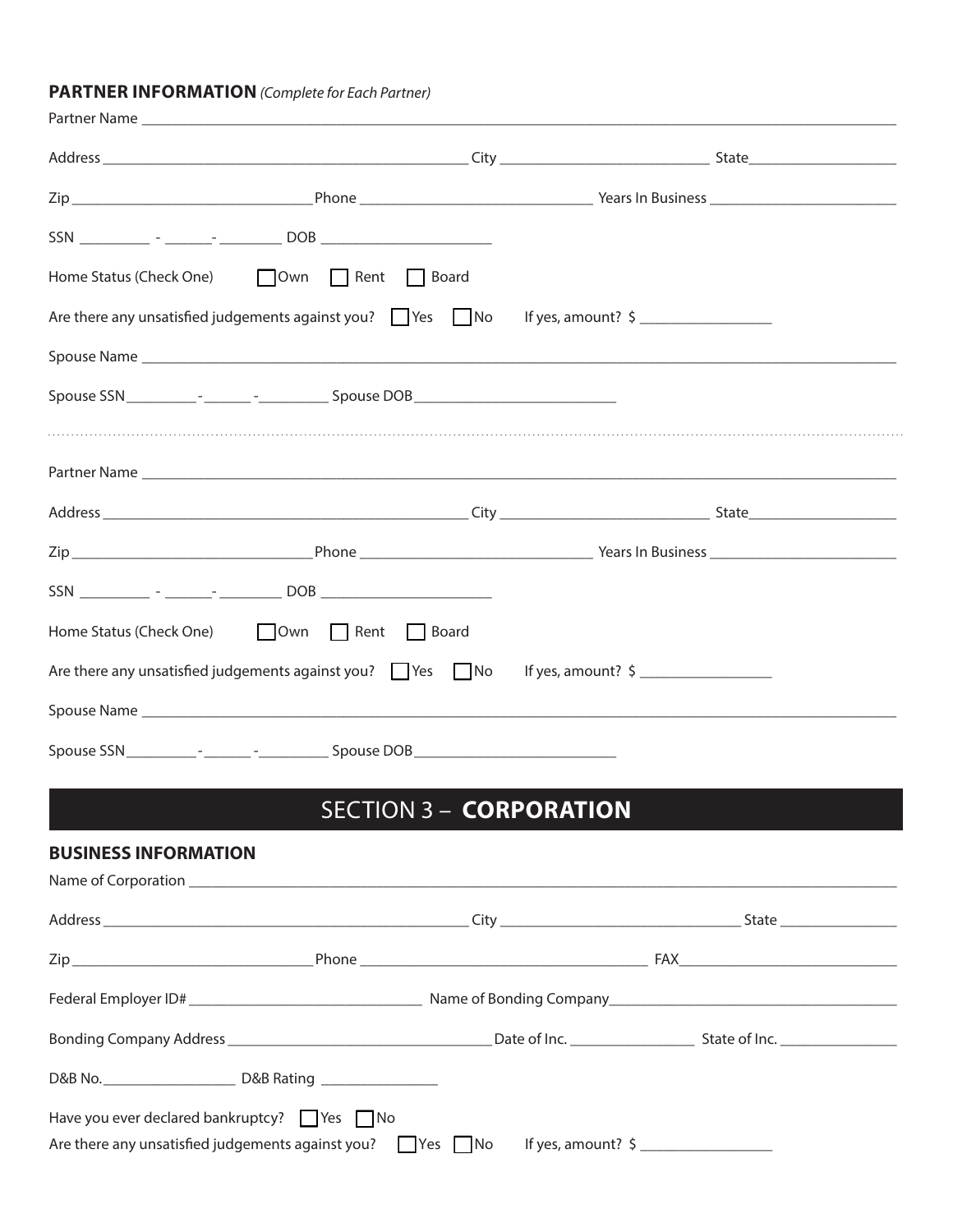#### **OFFICE INFORMATION** (Complete for Each Officer)

## SECTION 4 - REFERENCES (ALL APPLICANTS MUST FULLY COMPLETE THIS SECTION)

### PRINCIPAL CHECKING ACCOUNT INFORMATION

| PRINCIPAL LENDER INFORMATION |                                              |  |  |
|------------------------------|----------------------------------------------|--|--|
|                              |                                              |  |  |
|                              |                                              |  |  |
|                              |                                              |  |  |
|                              |                                              |  |  |
|                              | <b>BUSINESS CREDIT REFERENCE INFORMATION</b> |  |  |
|                              |                                              |  |  |
|                              |                                              |  |  |
|                              |                                              |  |  |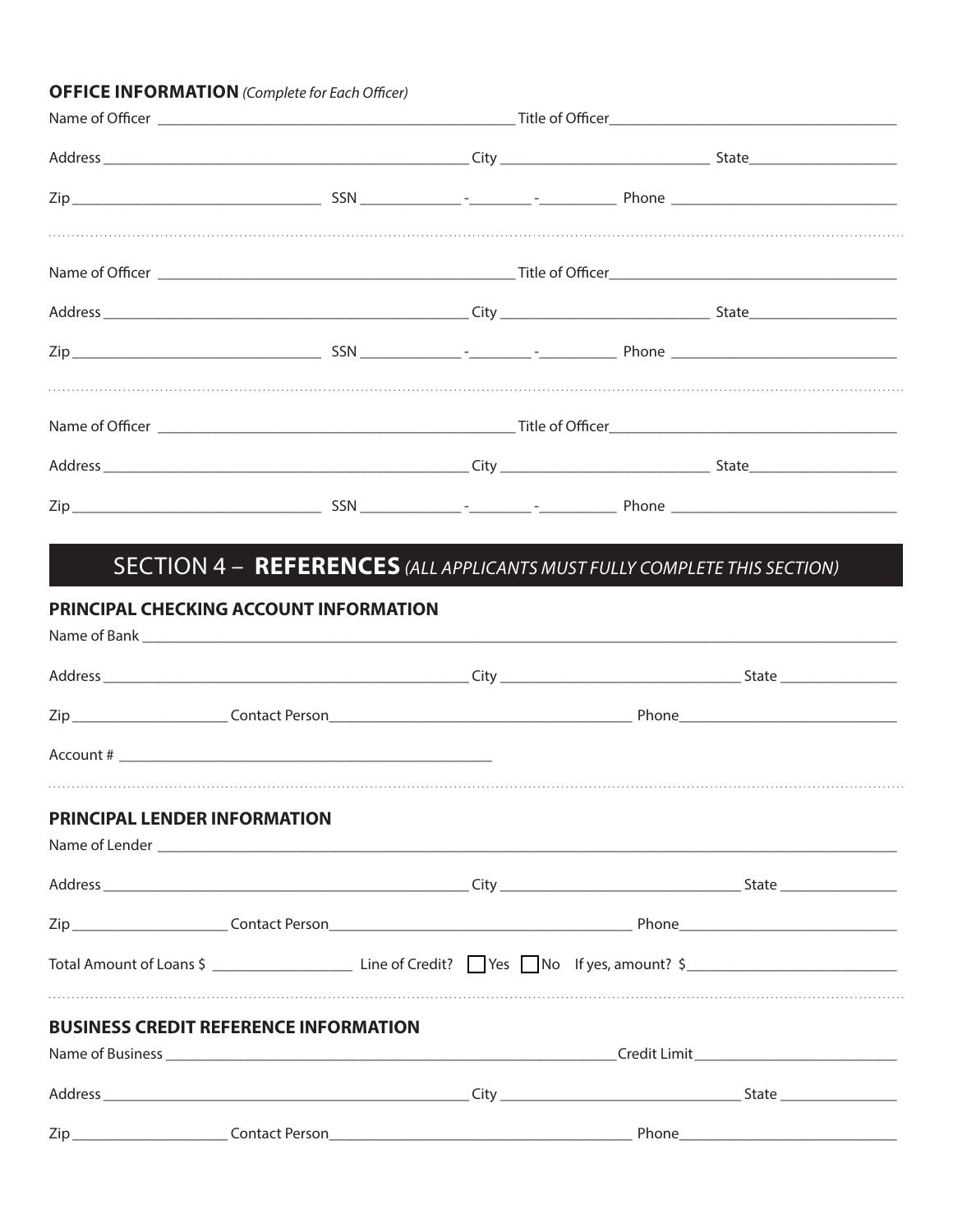|  |  |  | Credit Limit |  |
|--|--|--|--------------|--|
|  |  |  |              |  |
|  |  |  |              |  |

## SECTION 5 – **REQUEST** *(ALL APPLICANTS MUST FULLY COMPLETE THIS SECTION)*

| Are you tax exempt? $\Box$ Yes $\Box$ No | (If yes, attach a completed tax exemption certificate.)                                                                                                                                                                        |
|------------------------------------------|--------------------------------------------------------------------------------------------------------------------------------------------------------------------------------------------------------------------------------|
|                                          |                                                                                                                                                                                                                                |
|                                          | Name of Loan Officer Name of Loan Officer                                                                                                                                                                                      |
|                                          | Are purchase orders required to charge? The The Mo Which YBC Store will you be purchasing from?                                                                                                                                |
|                                          | Have you ever had a YBC Account before? Thes Table of the Ski here: The Ski here: The Ski here is the Ski here in the Ski here is the Ski here in the Ski here is the Ski here in the Ski here is the Ski here is the Ski here |

## **IF PURCHASE ORDERS NOT REQUIRED, LIST NAMES AUTHORIZED TO CHARGE ON THIS ACCOUNT**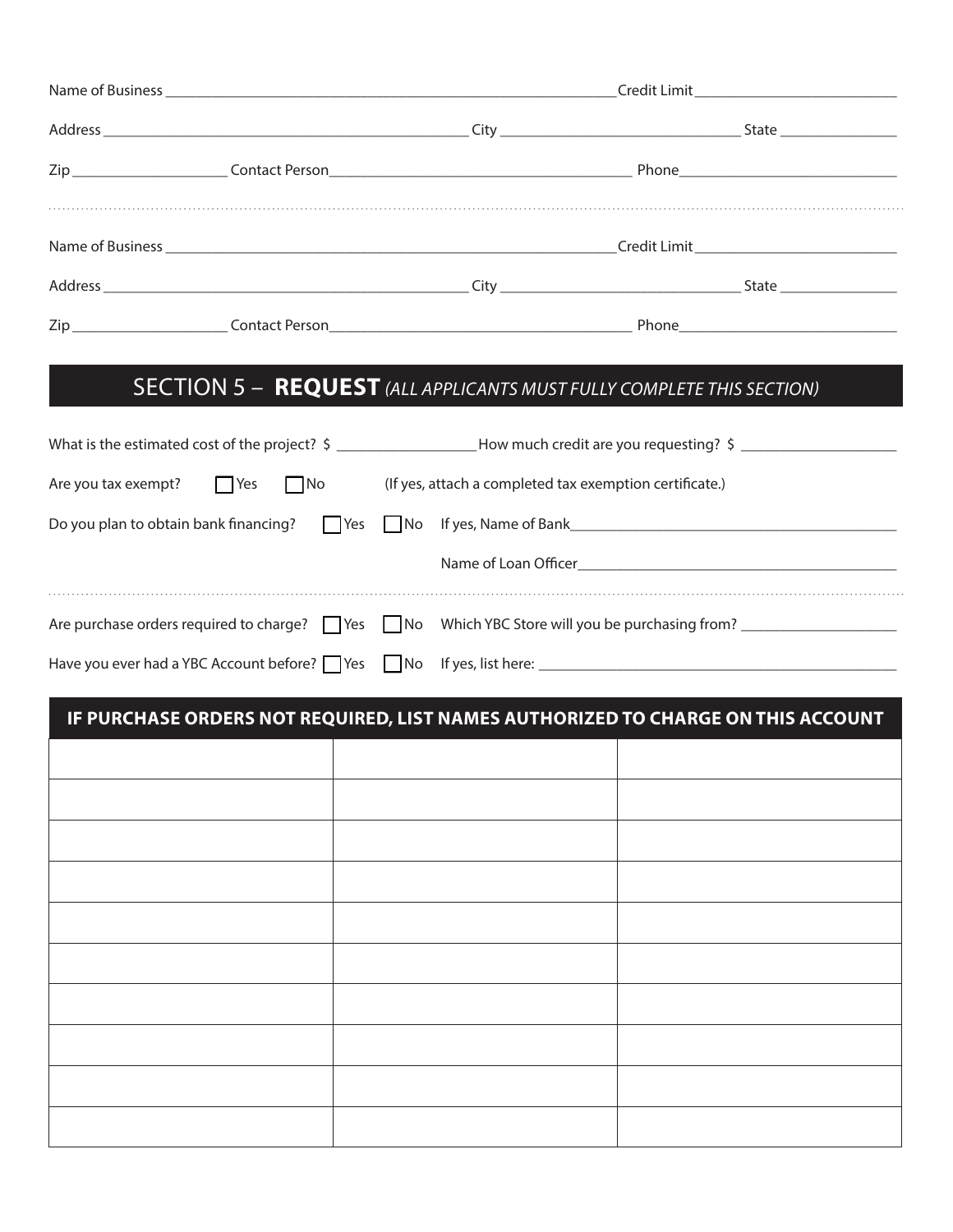## SECTION 6 – **ACKNOWLEDGEMENT OF CREDIT ACCOUNT AGREEMENT**

*(ALL APPLICANTS MUST FULLY COMPLETE THIS SECTION)*

The undersigned parties who are engaged in business under the trade name of

hereby contract with YBC ("YBC" means Your Building Centers, Inc. of Altoona, Klinger Lumber Company, or other subsidiaries of YBC Inc.) to furnish materials and building supplies to them. In order to better assure delivery of said materials and supplies and to further secure credit thereafter, the undersigned, both in their individual capacity and in their representative capacity, set forth below, do agree that, in the event payment is not otherwise made for said materials and supplies, that they will make payment therefore when it is billed to them, in the amount of the balance due. If the said account is not paid when due, the undersigned individually, and in their representative capacity, do hereby authorize the Prothonotary or any attorney of any court or record of the United States to appear therein against them for the amount then due with interest on the unpaid balance at the rate of twenty-four (24%) percent per annum together with costs of suit, release of errors, and with fifteen percent for attorneys and/or collection fees, hereby waiving all right of stay execution, inquisition an appeal and the benefit of any and all laws now or hereafter to be passed, exempting real or personal property from levy and also waiving the benefit of the present or any further insolvent laws of any state of the United States and of the present or any further bankruptcy law of the United States.

#### **DO NOT SIGN BELOW BEFORE YOU HAVE READ THE CREDIT ACCOUNT AGREEMENT ABOVE**

You acknowledge that you have kept a copy of the credit account agreement form #CA-100 and you agree to be bound by its terms and conditions, which are hereby incorporated by reference and made part of this application.

Authorization is given to Your Building Centers Inc. to obtain or exchange any information it may require relative to this application from any source, including our financial institutions and trade suppliers. I/we authorize each source to provide Your Building Centers Inc. with such information.

## **WE FURTHER AUTHORIZE THAT A PHOTOCOPY, OR FACSIMILE, OF THIS AUTHORIZATION BE CONSIDERED AS VALID AS AN ORIGINAL**

#### **INDIVIDUAL & SPOUSE SIGNATURES**

#### **CORPORATE OFFICERS • PARTNER & SPOUSE SIGNATURES/TITLES**

| Χ | By Title  |
|---|-----------|
| X | By Title_ |
| X | By Title  |
| Χ | By Title  |